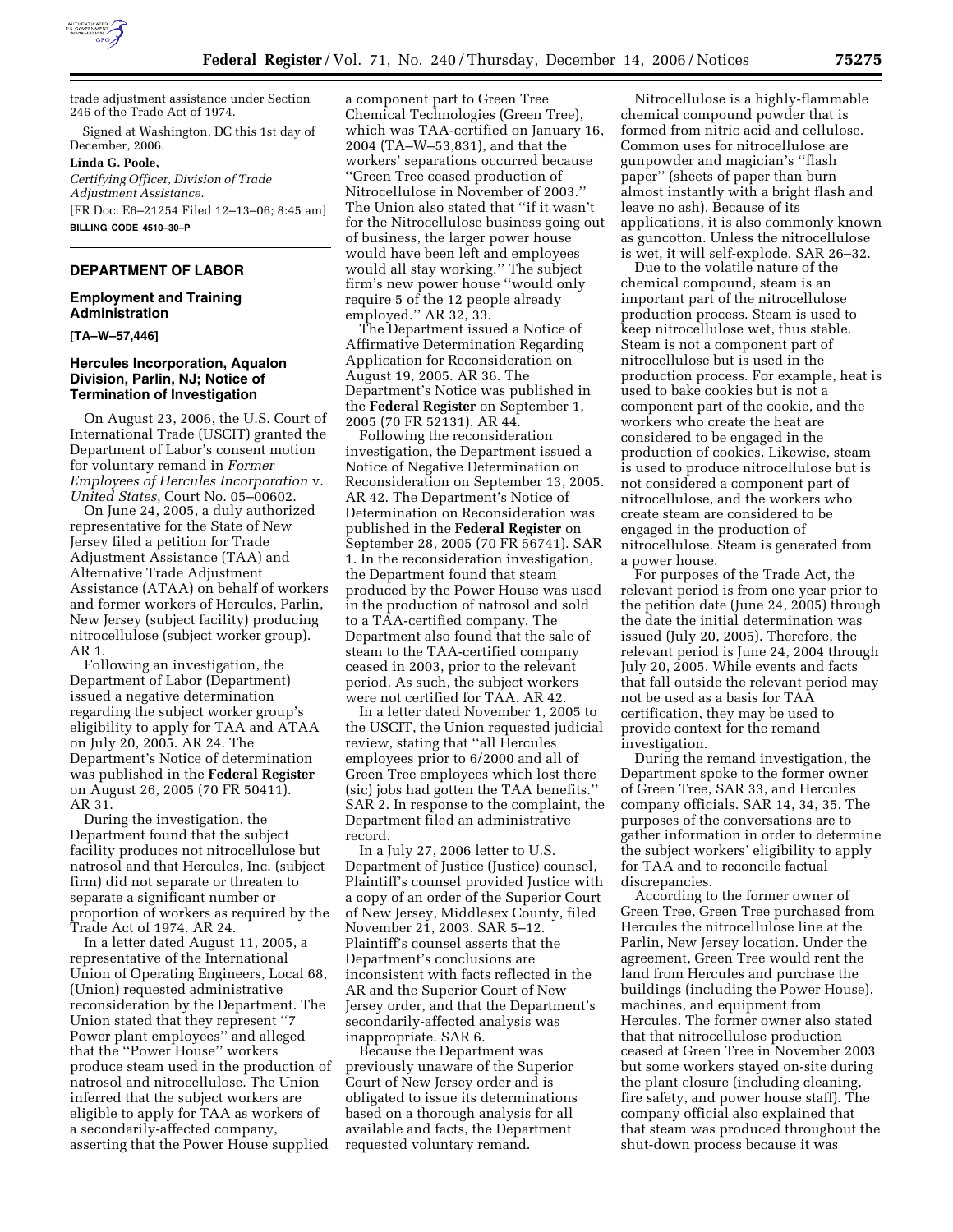needed to keep the nitrocellulose stable. SAR 33.

The Hercules counsel confirmed the facts surrounding the Superior Court of New Jersey, November 21, 2003, order, SAR 14, and provided the Department with a copy of a Superior Court of New Jersey, July 2, 2004, order. SAR 19. A brief history of the subject facility follows.

In June 2000, Hercules leased a parcel of land to Green Tree and sold the nitrocellulose production line, which sat on the parcel of leased land, to Green Tree. Under the agreement, Green Tree would take ownership of the Power House, which also sat on the leased land, and supply Hercules with steam for Hercules' natrosol production, which sat on a lot adjacent to the leased parcel of land. SAR 14.

In 2003, when Green Tree went out of business, Hercules was granted permission by the Superior Court of New Jersey to operate the subject facility as part of an effort to properly close it down. Such measures were required since Green Tree was unable to shut down the facility in a manner that was in compliance with New Jersey regulations. SAR 16–21.

Once Hercules obtained permission by the Superior Court of New Jersey to do so, it began the first phase of the shut down: removing the hazardous materials off-site, per New Jersey regulations. This process began in November 2003 and was completed on July 14, 2005. During that process, steam was required to keep the nitrocellulose stable, and the Power House was in operation to generate the required steam. When the hazardous material removal process was completed, Hercules terminated nonessential Green Tree employees, per the Superior Court of New Jersey orders. SAR 34.

Hercules is currently in the second phase of the shut down: demolishing the buildings and disposing of the debris. There is no projected completion date for this phase since disposal of the debris is a dangerous and tedious process. Because of its nature, nitrocellulose permeates the buildings and equipment. Each piece of material and equipment must be wiped clean of nitrocellulose particles and the nitrocellulose disposed of, per New Jersey regulations. SAR 34.

When asked about the Green Tree Power House, the Hercules' counsel stated that Hercules' decision to construct a modern and efficient power house of its own was made prior to Green Tree's bankruptcy in 2003 and was based on the advanced age and poor condition of the Green Tree Power

House. SAR 14. Construction of Hercules' power house began in April 2005 and was completed in July 2005. SAR 35. After a trial run, the Hercules power house was deemed fully operational in August 2005. SAR 34, 35. When the Hercules power House began producing steam for its natrosol production, the Green Tree Power House was permanently shut down. SAR 34, 35. Because the Hercules power house is smaller and more efficient than the Green Tree Power House, only five of the twelve Green Tree Power House workers were offered employment with Hercules. SAR 34.

There are two allegations in the Plaintiff's complaint: 1) the subject workers are Hercules employees (''In July of 2004 Hercules made the Power House employees Hercules employees'') and 2) increased imports of nitrocellulose caused the workers' separations (''if Nitrocellulose business didn't deteriorate over the years due to foreign competition repairs would have been made to the older powerhouse, and both the nitrocellulose plant and the powerhouse would still be running.'') SAR 2.

The first issue is whether the subject workers are Green Tree employees or Hercules employees.

The Plaintiff stated in the complaint that ''In July of 2004 Hercules made the Power House employees Hercules employees.'' SAR 2. Plaintiff's counsel's letter suggests that the subject workers are Hercules employees (''Thus, from November 21, 2003 until the time at which it was shut down, the power house in question was still being operated in the name of and authority of Green Tree and not Hercules. The administrative record does not appear to provide any indication of when (if ever) the power house thereafter was operated by Hercules acting as Hercules.'') SAR 6.

According to a Hercules company official located on-site, the steam requirement for natrosol is one-third of the steam requirement of nitrocellulose. SAR 35. Therefore, when nitrocellulose removal was completed on July 14, 2005, steam production and employment levels at the Green Tree Power House was reduced accordingly. After those separations occurred, the remaining Green Tree workers continued to operate the Power House until the Hercules power house was able to produce its own steam in August 2005. When the Green Tree Power House was permanently shut down in August 2005, the remaining Power House workers were separated from employment with Green Tree and offered positions with Hercules to

operate the Hercules power house. SAR 34, 35.

Hercules' decision to operate the Green Tree Power House after the conclusion of the nitrocellulose removal as cannot be construed as a constructive conversion of Green Tree employees into Hercules employees. The July 2, 2004 Superior Court of New Jersey order stated that ''this authorization shall not relieve Green Tree of any obligations it may have, including that under any permit.'' SAR 19. The June 2000 agreement between Hercules and Green Tree obligated Green Tree to provide Hercules steam for its natrosol production. SAR 14, 34.

Because Green Tree's legal obligation to provide steam to Hercules was not voided, SAR 16, 20, the operation of the Green Tree Power House to supply steam for Hercules' natrosol production is not ''Hercules acting as Hercules,'' SAR 6, but Hercules acting in Green Tree's name to maintain the operations of the Power House, as provided by the Superior Court of New Jersey July 2, 2004 order. SAR 19.

The July 2, 2004 order reinforces the ''Green Tree-as-principle/Hercules-asagent'' relationship and identifies the workers at the Power Plant as Green Tree employees. As such, the Department determines that the subject workers are not employees of Hercules, Inc., Parlin, New Jersey but employees of Green Tree Chemical Technologies, Parlin, New Jersey.

Because the Department has determined that the subject workers are in fact employees of Green Tree engaged in the production of nitrcellolose, the subject workers are covered by a TAA/ ATAA certification which was in effect at the time of the petition (Green Tree Chemical Technologies, Parlin, New Jersey; TA–W–53,831; issued January 16, 2004; expired January 16, 2006).

The second issue is whether increased imports of nitrocellulose caused the workers' separations. Because the workers are certified under Green Tree Chemical Technologies, Parlin, New Jersey (TA–W–53,831), it is apparent that the answer is in the affirmative.

Since the subject workers are covered by TA–W–53,831, further investigation in this case would serve no purpose and the investigation has been terminated.

Recognizing that there has been a significant delay between the workers' separations and their notification of certification under TA–W–53,831, the Department is providing guidance to the appropriate State agencies to enable the subject workers to apply for worker adjustment assistance.